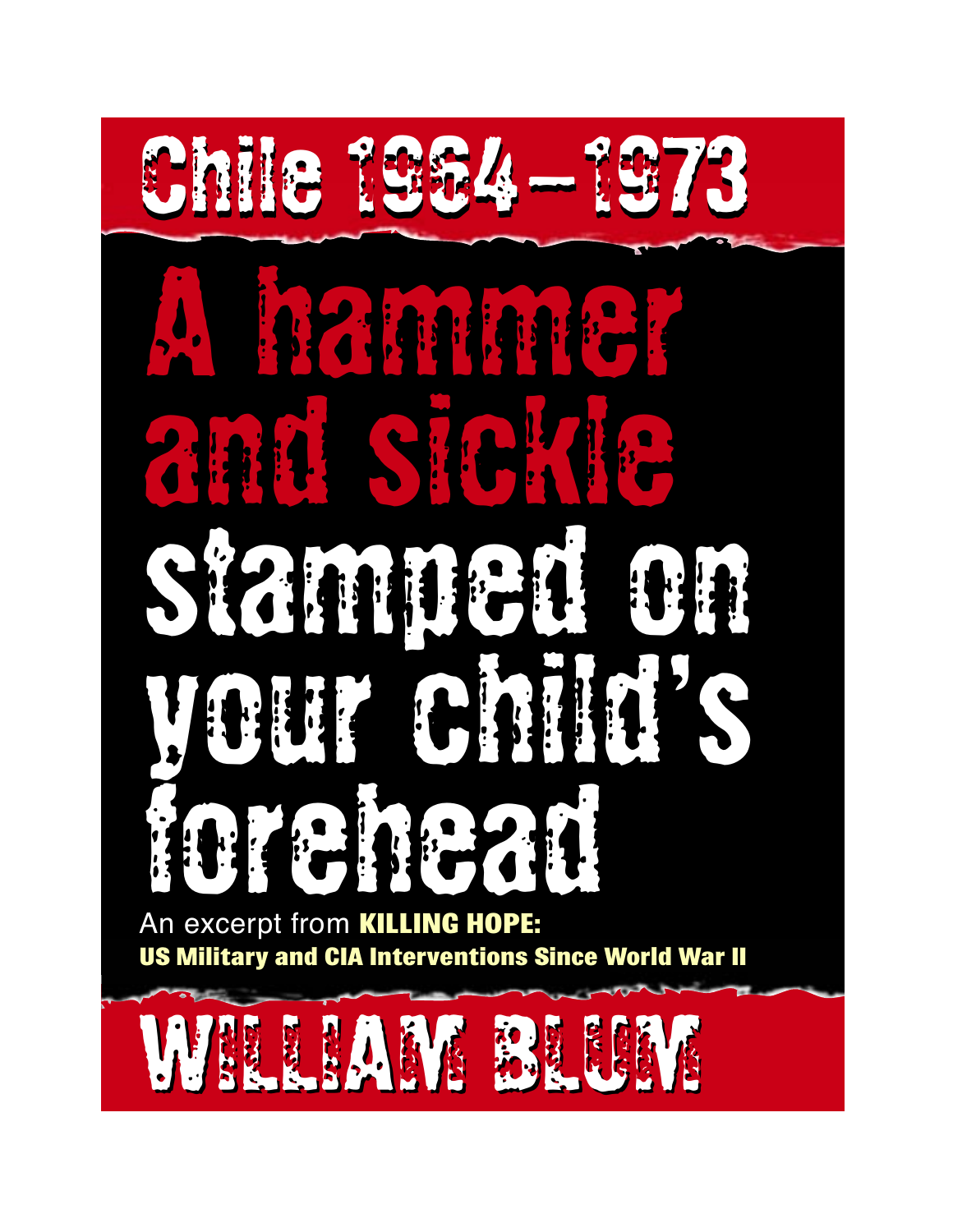

# This excerpt consists of Chapter ?? of **KILLING HOPE** US MILITARY AND CIA INTERVENTIONS SINCE WORLD WAR II

# By Willliam Blum

Published by Common Courage Press, Monroe, Maine 470 pages, fully documented and indexed

First published in 1995, with many changes made to it since and a new chapteron "The American Empire" added in 2003

ISBN 1-56751-252-6



WRITING WORTH READING FROM AROUND THE WORLD www.coldtype.net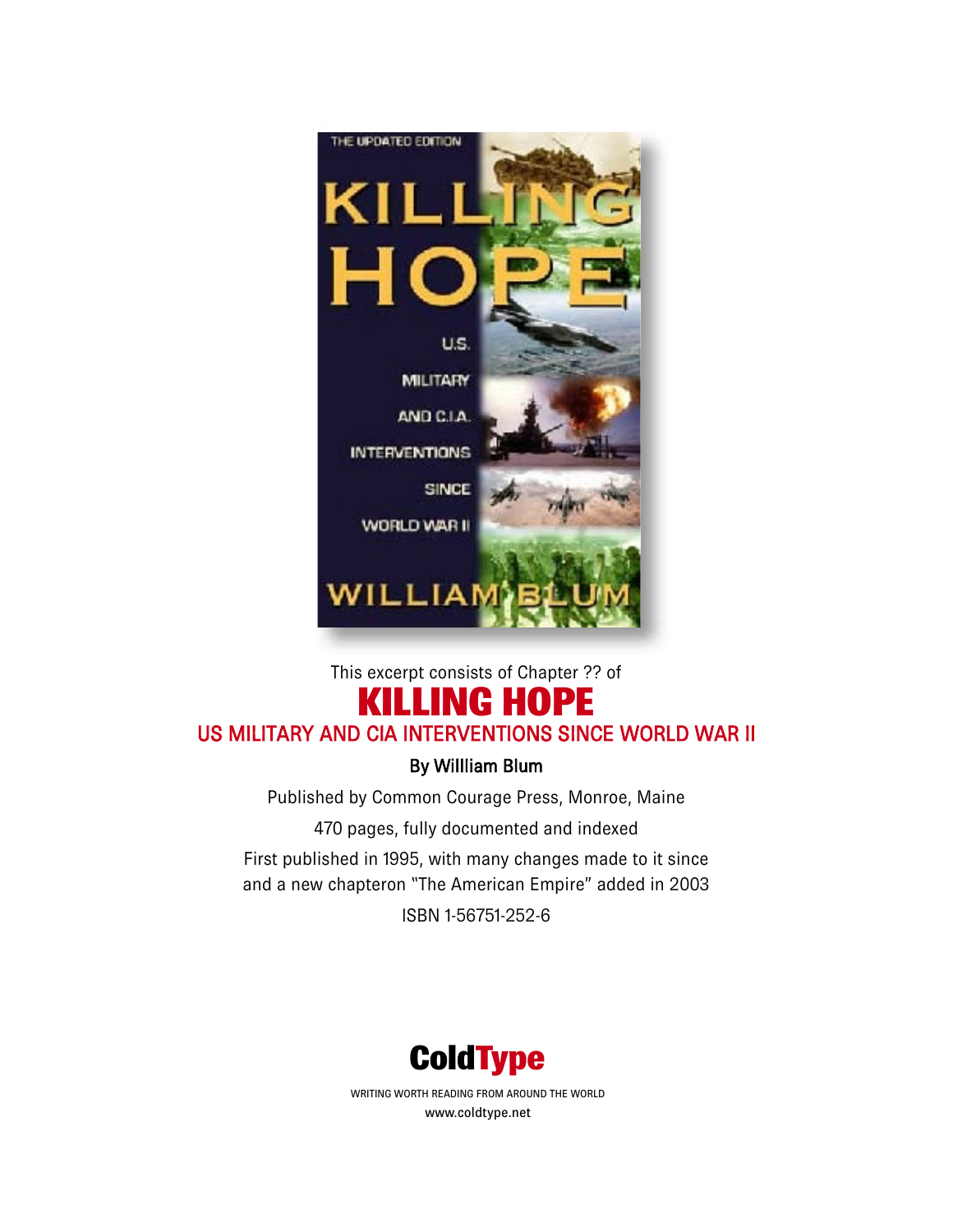**hands of providence**, or democracy.

hen Salvador Allende, a committed Marxist, came within three percent "of winning the Chilean presidency in 1958, the United States decided that the next election, in 1964, could not be left in the

Washington took it all very gravely. At the outset of the Kennedy administration in 1961, an electoral committee was established, composed of top-level officials from the State Department, the CIA and the White House. In Santiago, a parallel committee of embassy and CIA people was set up.

"U.S. government intervention in Chile in 1964 was blatant and almost obscene," said one intelligence officer strategically placed at the time. "We were shipping people off right and left, mainly State Dept. but also CIA, with all sorts of covers." All in all, as many as 100 American operatives were dedicated to the operation.

They began laying the groundwork for the election years ahead, a Senate investigating committee has disclosed, "by establishing operational relationships with key political parties and by creating propaganda and organizational mechanisms capable of influencing key sectors of the population." Projects were undertaken "to help train and organize 'anti-communists''' among peasants, slum dwellers, organized labor, students, the media, etc.

After channeling funds to several non-leftist parties, the electoral team eventually settled on a man of the center, Eduardo Frei, the candidate of the Christian Democratic Party, as the one most likely to block Allende's rise to power. The CIA underwrote more than half the party's total campaign costs,one of the reasons that the Agency's overall electoral operation reduced the U.S.Treasury by an estimated \$20 million – much more per voter than that spent by the Johnson and Goldwater campaigns combined in the same year in the United States. The bulk of the expenditures went toward propaganda. As the Senate committee described it:

In addition to support for political parties, the CIA mounted a massive anticommunist propaganda campaign. Extensive use was made of the press, radio,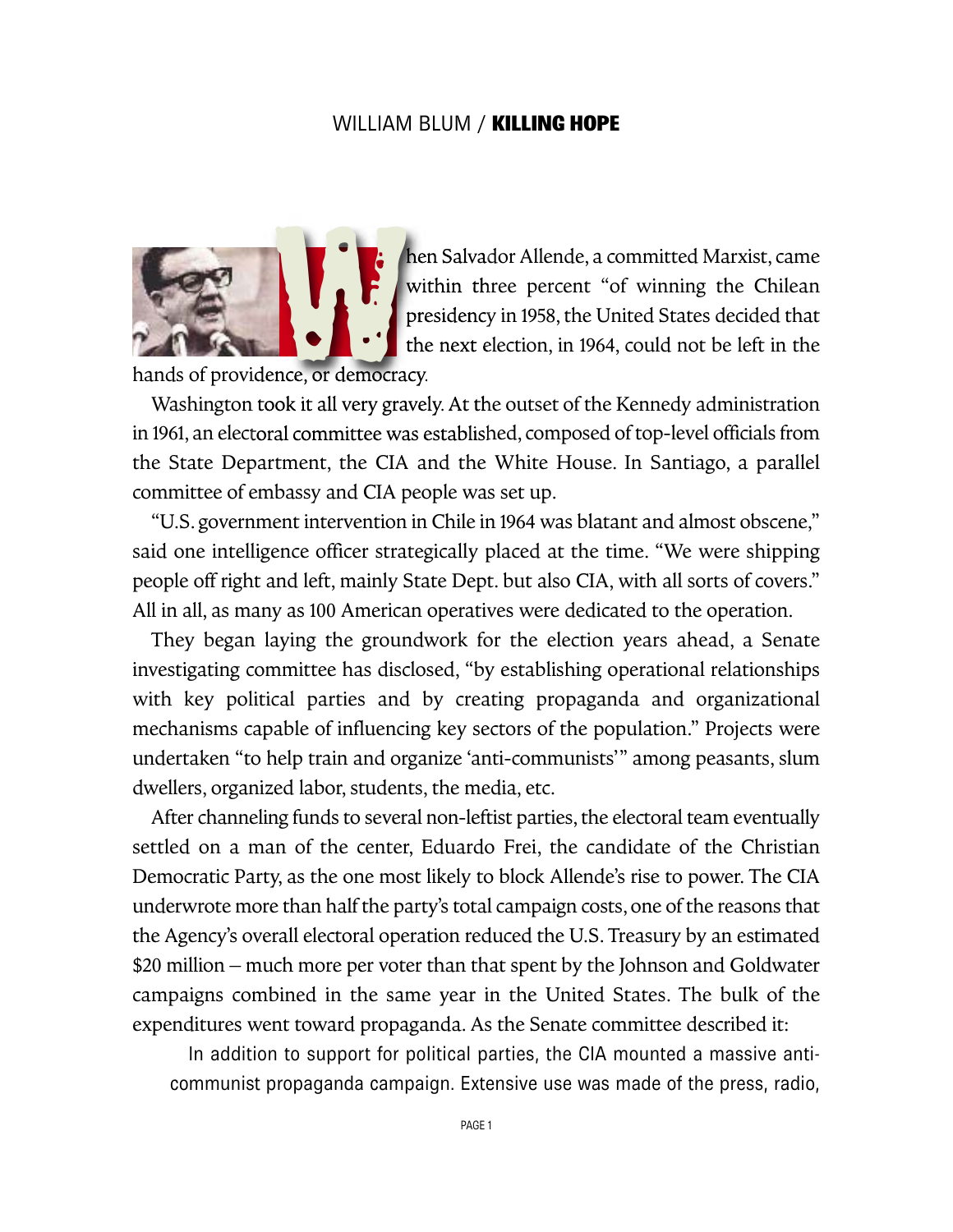films, pamphlets, posters, leaflets, direct mailings, paper streamers, and wall painting. It was a "scare campaign", which relied heavily on images of Soviet tanks and Cuban firing squads and was directed especially to women. Hundreds of thousands of copies of the anti-communist pastoral letter of Pope Pius XI were distributed by Christian Democratic organizations. They carried the designation, "printed privately by citizens without political affiliation, in order more broadly to disseminate its content." "Disinformation" and "black propaganda" – material which purported to originate from another source, such as the Chilean Communist Party – were used as well.

The scare campaign played up to the fact that women in Chile, as elsewhere in Latin America, are traditionally more religious than men, more susceptible to being alarmed by the specter of "godless, atheist communism". One radio spot featured the sound of a machine gun, followed by a woman's cry: "They have killed my child – the communists." The announcer then added in impassioned tones: "Communism offers only blood and pain. For this not to happen in Chile, we must elect Eduardo Frei president."

Other scare tactics centered around warnings of Russian control, and that the left would confiscate everything near, dear and holy.

The committee report continued:

The propaganda campaign was enormous. During the first week of intensive propaganda activity (the third week of June 1964), a CIA-funded propaganda group produced twenty radio spots per day in Santiago and on 44 provincial stations; twelve-minute news broadcasts five times daily on three Santiago stations and 24 provincial outlets; thousands of cartoons, and much paid press advertising. By the end of June, the group produced 24 daily newscasts in Santiago and the provinces, 26 weekly "commentary" programs, and distributed 3,000 posters daily.

One poster which appeared in the thousands showed children with a hammer and sickle stamped on their foreheads.

Newspaper articles from elsewhere in Latin America which supported the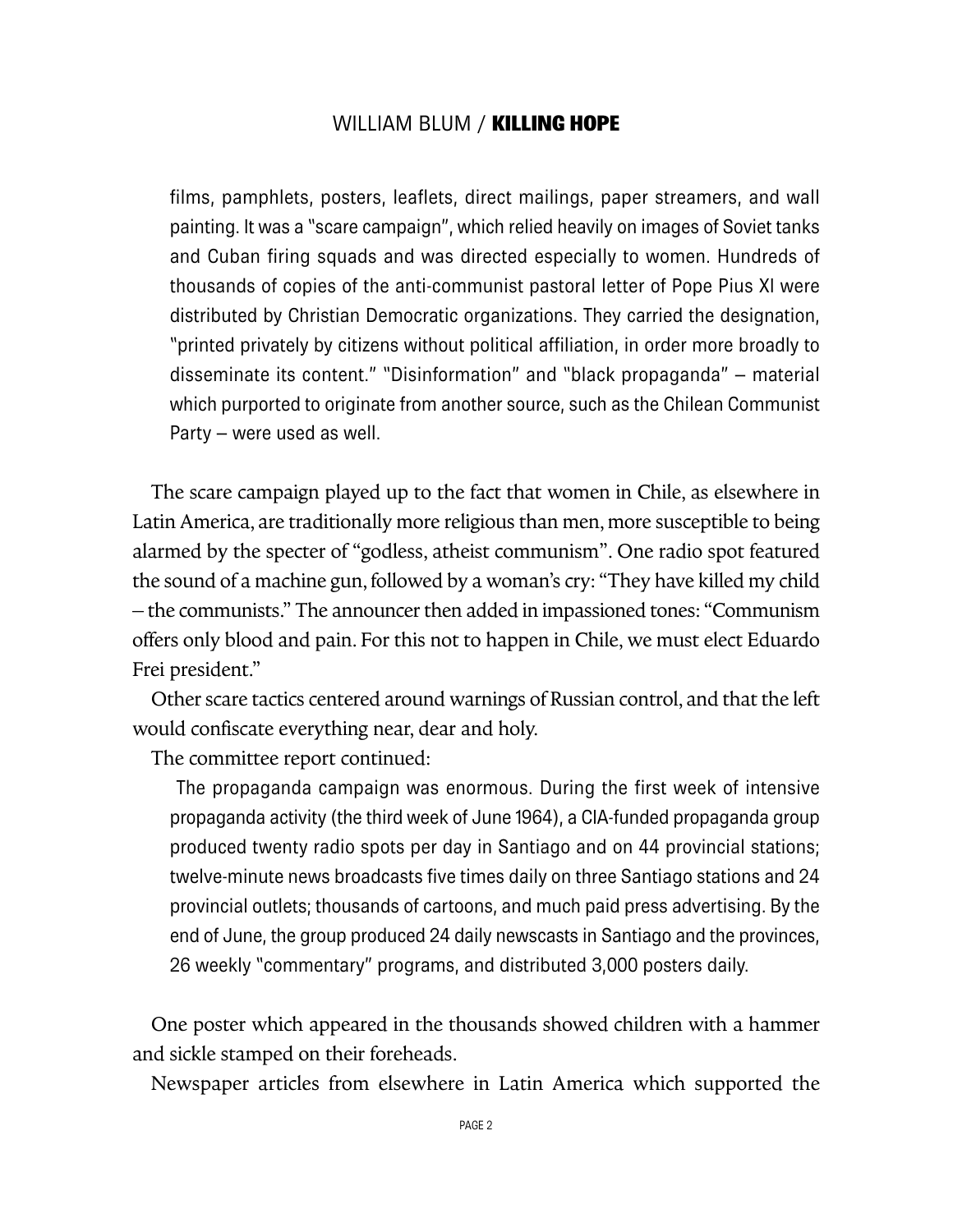political lines of the CIA campaign were collected and reprinted in Chile. Undoubtedly, many of these articles had been written in the first place by CIA stations in the particular countries. There were also endorsements of Frei solicited from famous personages abroad, advertisements such as a "message from the women of Venezuela", and a vitriolic anti-communist radio broadcast by Juanita Castro, sister of Fidel,who was on a CIA-organized speaking tour of South America: "If the Reds win in Chile," she said, "no type of religious activity will be possible ... Chilean mother,I know you will not allow your children to be taken from you and sent to the Communist bloc, as in the case of Cuba."

The Senate committee also revealed that:

In addition to buying propaganda piecemeal, the [CIA] Station often purchased it wholesale by subsidizing Chilean media organizations friendly to the United States. Doing so was propaganda writ large. Instead of placing individual items, the CIA supported – or even founded – friendly media outlets which might not have existed in the absence of Agency support.

From 1953 through 1970 in Chile, the Station subsidized wire services, magazines written for intellectual circles, and a right-wing weekly newspaper.

Of one subsidized newspaper, a State Department veteran of the campaign recalls that "The layout was magnificent.The photographs were superb.It was a Madison Avenue product far above the standards of Chilean publications."

The same could be said about the electioneering itself. Besides running political action projects on its own in a number of important voting blocks, the CIA directed the Christian Democrats' campaign along American-style lines, with voter registration, get-out-the-vote drives, and professional management firms to carry out public opinion surveys. To top it all off, they sent for a ringer – an election specialist from the staff of that eminent connoisseur and guardian of free elections, Mayor Richard Daley of Chicago. What the function of Daley's man in Chile was, can only be guessed at.

Several of the grassroots programs funded by the CIA were those run by Roger Vekemans, a Belgian Jesuit priest who arrived in Chile in 1957 and founded a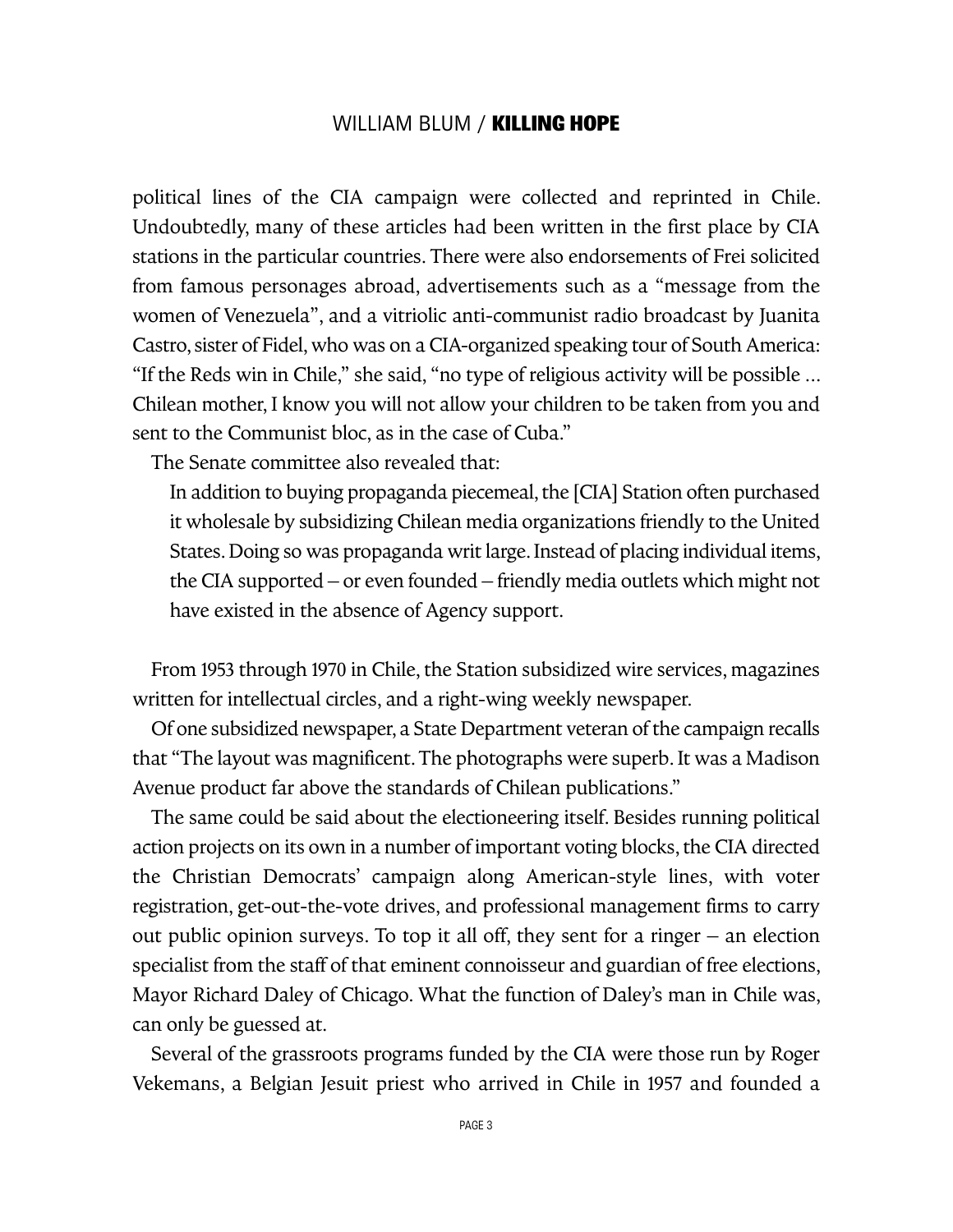network of social-action organizations, one of which grew to have 100 employees and a \$30 million annual budget. By his own declaration in 1963, Vekemans received \$5 million from the CIA as well as a like amount from AID to guide his organizations' resources in support of the Christian Democrats and Eduardo Frei, with whom Vekemans had close relations. The Jesuit's programs served the classic function of channeling revolutionary zeal along safe reformist paths.Church people working for the CIA in the Third World have typically been involved in gathering information about the activities and attitudes of individual peasants and workers, spotting the troublemakers, recruiting likely agents, preaching the gospel of anticommunism, acting as funding conduits, and serving as a religious "cover" for various Agency operations. An extreme anti-communist, Vekemans was a front-line soldier in the struggle of the Christian Democrats and the Catholic Church against the "liberation theology" then gaining momentum amongst the more liberal clergy in Latin America and which would lead to the historic dialogue between Christianity and Marxism.

The operation worked. It worked beyond expectations. Frei received 56 percent of the vote to Allende's 39 percent. The CIA regarded "the anti-communist scare campaign as the most effective activity undertaken", noted the Senate committee. This was the tactic directed toward Chilean women in particular. As things turned out,Allende won the men's vote by 67,000 over Frei (in Chile men and women vote separately), but amongst the women Frei came out ahead by 469,000 ... testimony, once again, to the remarkable ease with which the minds of the masses of people can be manipulated, in any and all societies.

What was there about Salvador Allende that warranted all this feverish activity? What threat did he represent, this man against whom the great technical and economic resources of the world's most powerful nation were brought to bear? Allende was a man whose political program, as described by the Senate committee report, was to:

Redistribute income [two percent of the population received 46 percent of the income] and reshape the Chilean economy, beginning with the nationalization of major industries, especially the copper companies; greatly expanded agrarian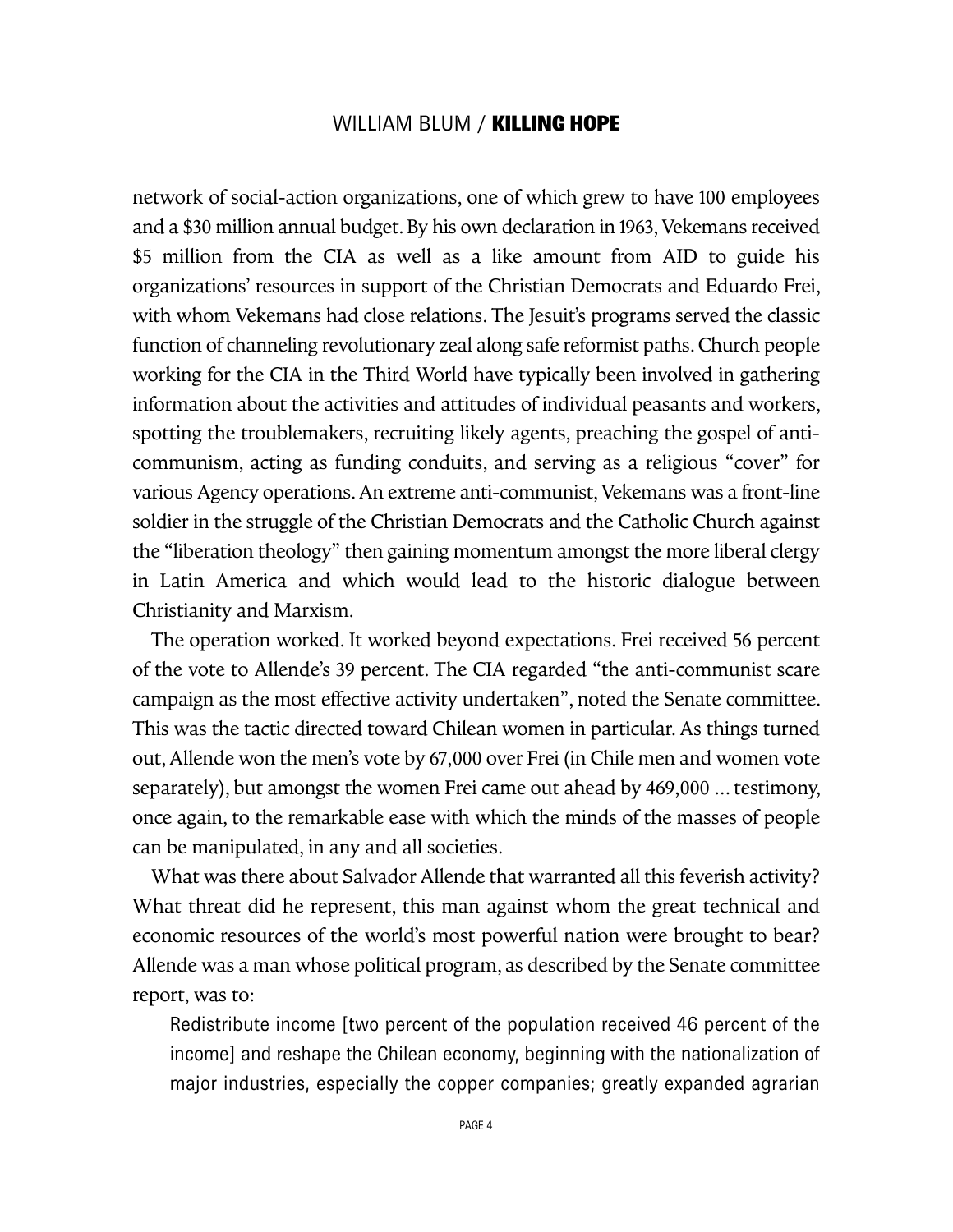reform; and expanded relations with socialist and communist countries.

A man committed to such a program could be expected by American policy makers to lead his country along a path independent of the priorities of US foreign policy and the multinationals. (As his later term as president confirmed, he was independent of any other country as well.)

The CIA is an ongoing organization. Its covert activities are ongoing, each day, in each country. Between the 1964 and 1970 presidential elections many of the programs designed to foster an anti-leftist mentality in different sections of the population continued; much of the propaganda and electioneering mechanisms remained in place to support candidates of the 1965 and 1969 congressional elections; in the latter election, financial support was given to a splinter socialist party in order to attract votes away from Allende's Socialist Party; this reportedly deprived the party of a minimum of seven congressional seats.

The Senate committee described some of the other individual covert projects undertaken by the CIA during this period:

- Wresting control of Chilean university student organizations from the communists;
- Supporting a women's group active in Chilean political and intellectual life;
- Combatting the communist-dominated Central Unica de Trabajadores Chilenos (CUTCh) and supporting democratic [i.e., anti-communist] labor groups; and,
- Exploiting a civic action front group to combat communist influence within cultural and intellectual circles.

In 1968, at the same time the CIA was occupied in subverting unions dominated by the Chilean Communist Party, a US Senate committee was concluding that the Latin American labor movement had largely abandoned its revolutionary outlook: "Even the Communist-dominated unions, especially those which follow the Moscow line, now generally accept the peaceful road as a viable alternative."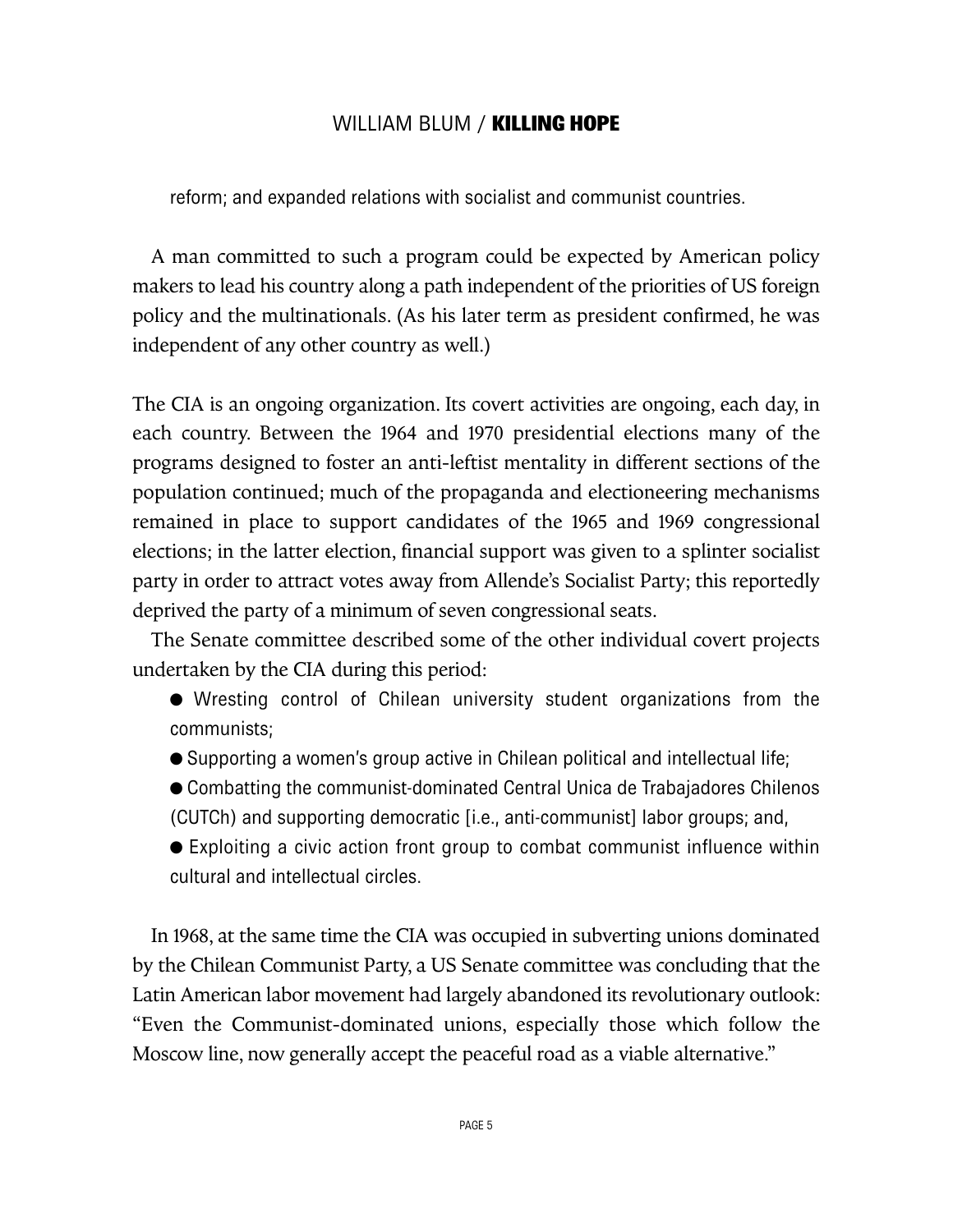"I don't see why we need to stand by and watch a country go communist because of the irresponsibility of its own people." Thus spoke Henry Kissinger, principal adviser to the President of the United States on matters of national security. The date was 27 June 1970, a meeting of the National Security Council's 40 Committee, and the people Kissinger suspected of imminent irresponsibility were the Chileans whom he feared might finally elect Salvador Allende as their president.

The United States did not stand by idly. At this meeting approval was given to a \$300,000 increase in the anti-Allende "spoiling" operation which was already underway. The CIA trained its disinformation heavy artillery on the Chilean electorate, firing shells marked: "An Allende victory means violence and Stalinist repression." Black propaganda was employed to undermine Allende's coalition and support by sowing dissent between the Communist Party and the Socialist Party, the main members of the coalition, and between the Communist Party and the CUTCh.

Nonetheless,on 4 September Allende won a plurality of the votes.On 24 October, the Chilean Congress would meet to choose between him and the runnerup, Jorge Alessandri of the conservative National Party. By tradition, Allende was certain to become president.

The United States had seven weeks to prevent him from taking office. On 15 September, President Nixon met with Kissinger, CIA Director Richard Helms, and Attorney General John Mitchell. Helms' handwritten notes of the meeting have become famous:

One in 10 chance perhaps, but save Chile! ... not concerned with risks involved ... \$10,000,000 available, more if necessary ... make the economy scream ...

Funds were authorized by the 40 Committee to bribe Chilean congressmen to vote for Alessandri, but this was soon abandoned as infeasible, and under intense pressure from Richard Nixon, American efforts were concentrated on inducing the Chilean military to stage a coup and then cancel the congressional vote altogether. At the same time, Nixon and Kissinger made it clear to the CIA that an assassination of Allende would not be unwelcome.One White House options-paper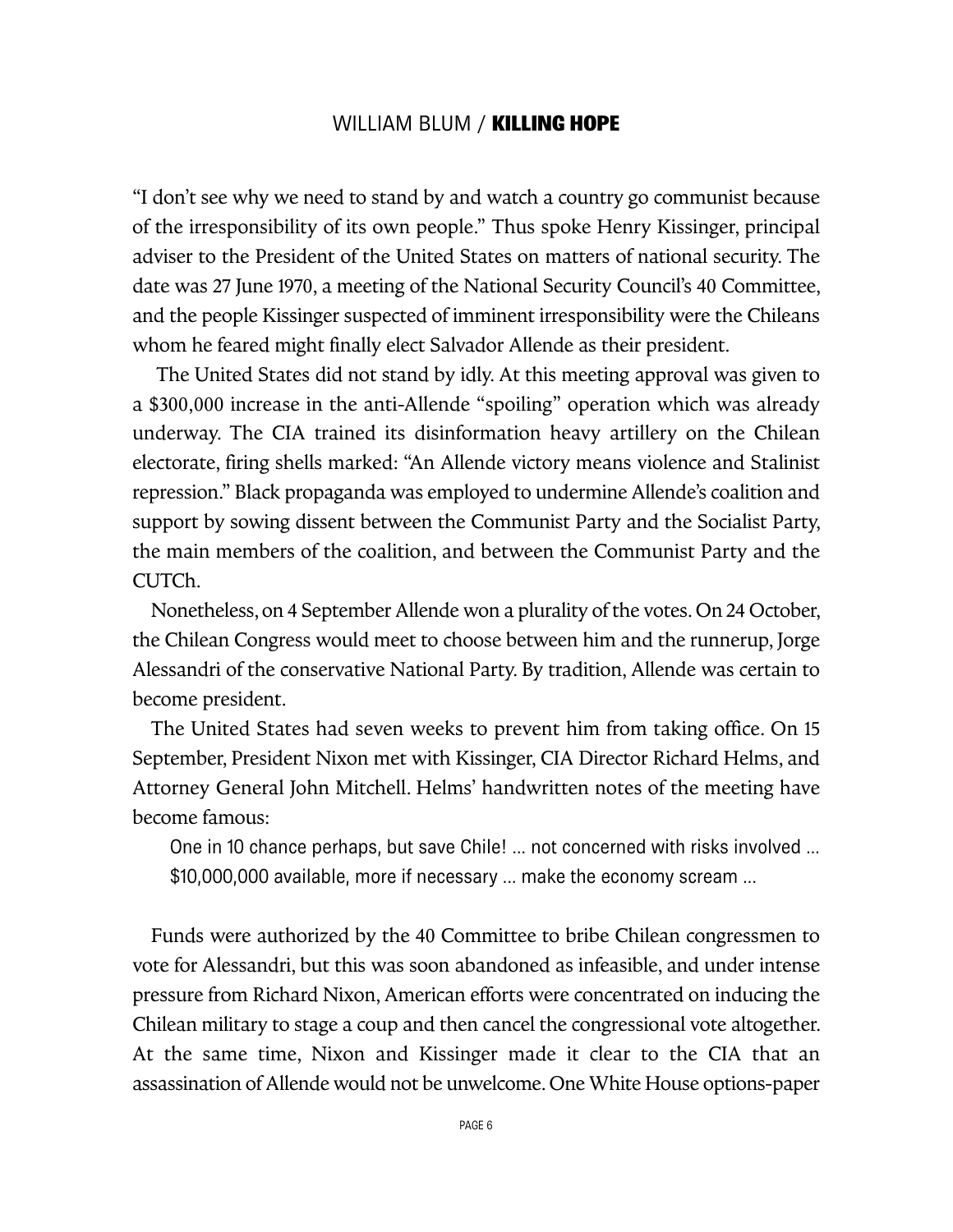discussed various ways this could be carried out.

A fresh propaganda campaign was initiated in Chile to impress upon the military, amongst others, the catastrophe which would befall the nation with Allende as president. In addition to the standard communist horror stories, it was made known that there would be a cutoff of American and other foreign assistance; this was accompanied by predictions/rumors of the nationalization of everything down to small shops, and of economic collapse.The campaign actually affected the Chilean economy adversely and a major financial panic ensued.

In private, Chilean military officers were warned that American military aid would come to a halt if Allende were seated.

During this interim period, according to the CIA, over 700 articles, broadcasts, editorials and similar items were generated in the Latin American and European media as a direct result of Agency activity.This is apart from the "real" media stories inspired by the planted ones. Moreover, journalists in the pay of the CIA arrived in Chile from at least ten different countries to enhance their material with on-thespot credibility.

The following portion of a CIA cable of 25 September 1970 offers some indication of the scope of such media operations:

Sao Paulo, Tegucigalpa, Buenos Aires, Lima, Montevideo, Bogota, Mexico City report continued replay of Chile theme materials. Items also carried in New York Times and Washington Post. Propaganda activities continue to generate good coverage of Chile developments along our theme guidance.

The CIA also gave "inside" briefings to American journalists about the situation in Chile. One such briefing provided to Time enlightened the magazine as to Allende's intention to support violence and destroy Chile's free press. This, observed the Senate report, "resulted in a change in the basic thrust" of the Time story.

When Allende criticized the leading conservative newspaper El Mercurio (heavily funded by the CIA), the Agency "orchestrated cables of support and protest from foreign newspapers, a protest statement from an international press association, and world press coverage of the association's protest."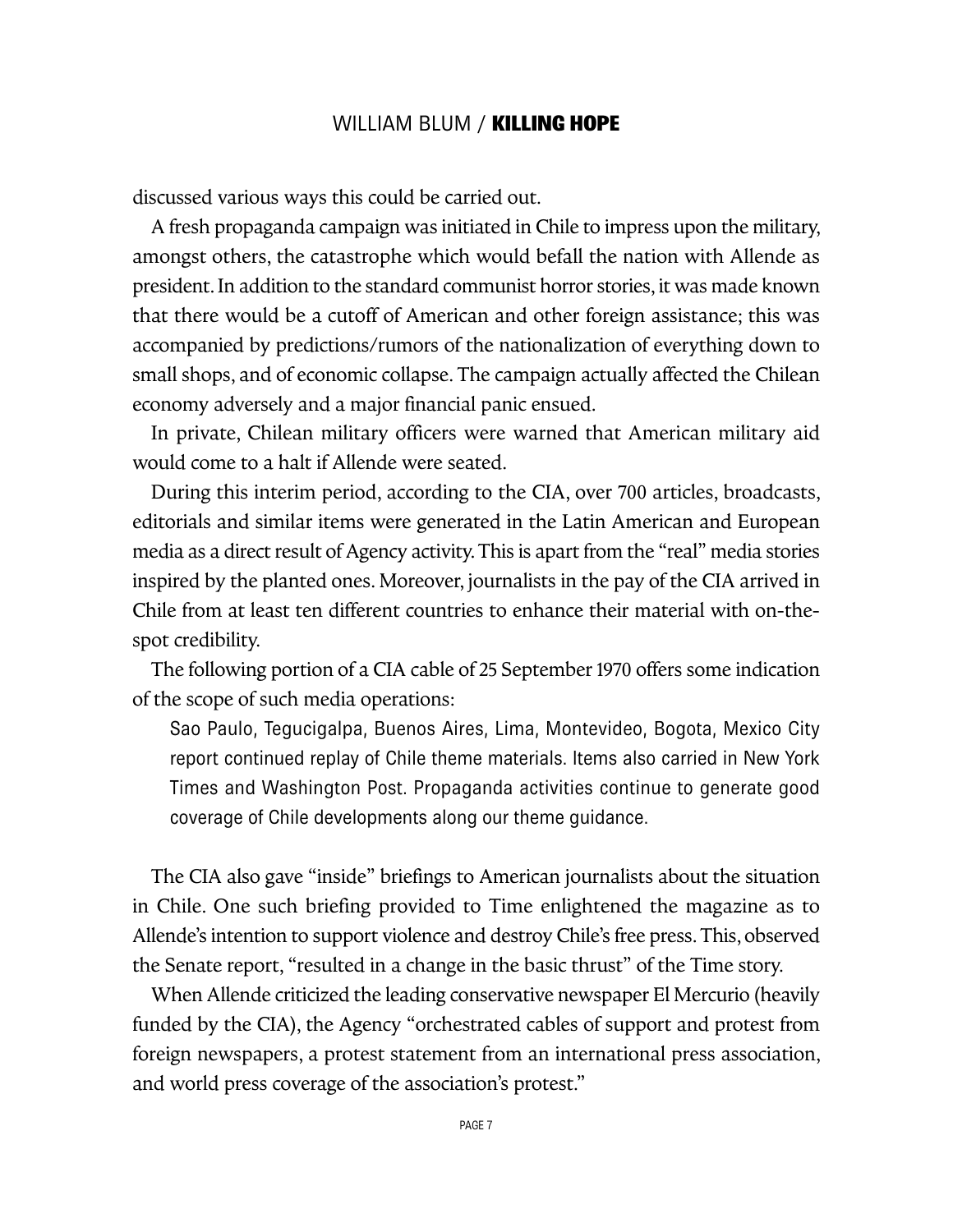A cable sent from CIA headquarters to Santiago on 19 October expressed concern that the coup still had no pretext or justification that it can offer to make it acceptable in Chile or Latin America. It therefore would seem necessary to create one to bolster what will probably be [the military's] claim to a coup to save Chile from communism.

One of headquarters' suggestions was the fabrication of:

Firm intel[ligence] that Cubans planned to reorganize all intelligence services along Soviet/Cuban mold thus creating structure for police state ... With appropriate military contact can determine how to "discover" intel[ligence] report which could even be planted during raids planned by Carabineros [the police].

Meanwhile, the Agency was in active consultation with several Chilean military officers who were receptive to the suggestion of a coup. (The difficulty in finding such officers was described by the CIA as a problem in overcoming "the apolitical, constitutional-oriented inertia of the Chilean military".) They were assured that the United States would give them full support short of direct military involvement. The immediate obstacle faced by the officers was the determined opposition of the Commander-in-Chief of the Army, René Schneider, who insisted that the constitutional process be followed. He would have to be "removed".

In the early morn of 22 October the CIA passed "sterilized" machine guns and ammunition to some of the conspirators. (Earlier they had passed tear gas.) That same day, Schneider was mortally wounded in an attempted kidnap (or "kidnap") on his way to work. The CIA station in Santiago cabled its headquarters that the general had been shot with the same kind of weapons it had delivered to the military plotters, although the Agency later claimed to the Senate that the actual assassins were not the same ones it had passed the weapons to.

The assassination did not avail the conspirators' purpose. It only served to rally the army around the flag of constitutionalism; and time was running out.Two days later, Salvador Allende was confirmed by the Chilean Congress. On 3 November he took office as president.

The stage was set for a clash of two experiments. One was Allende's "socialist"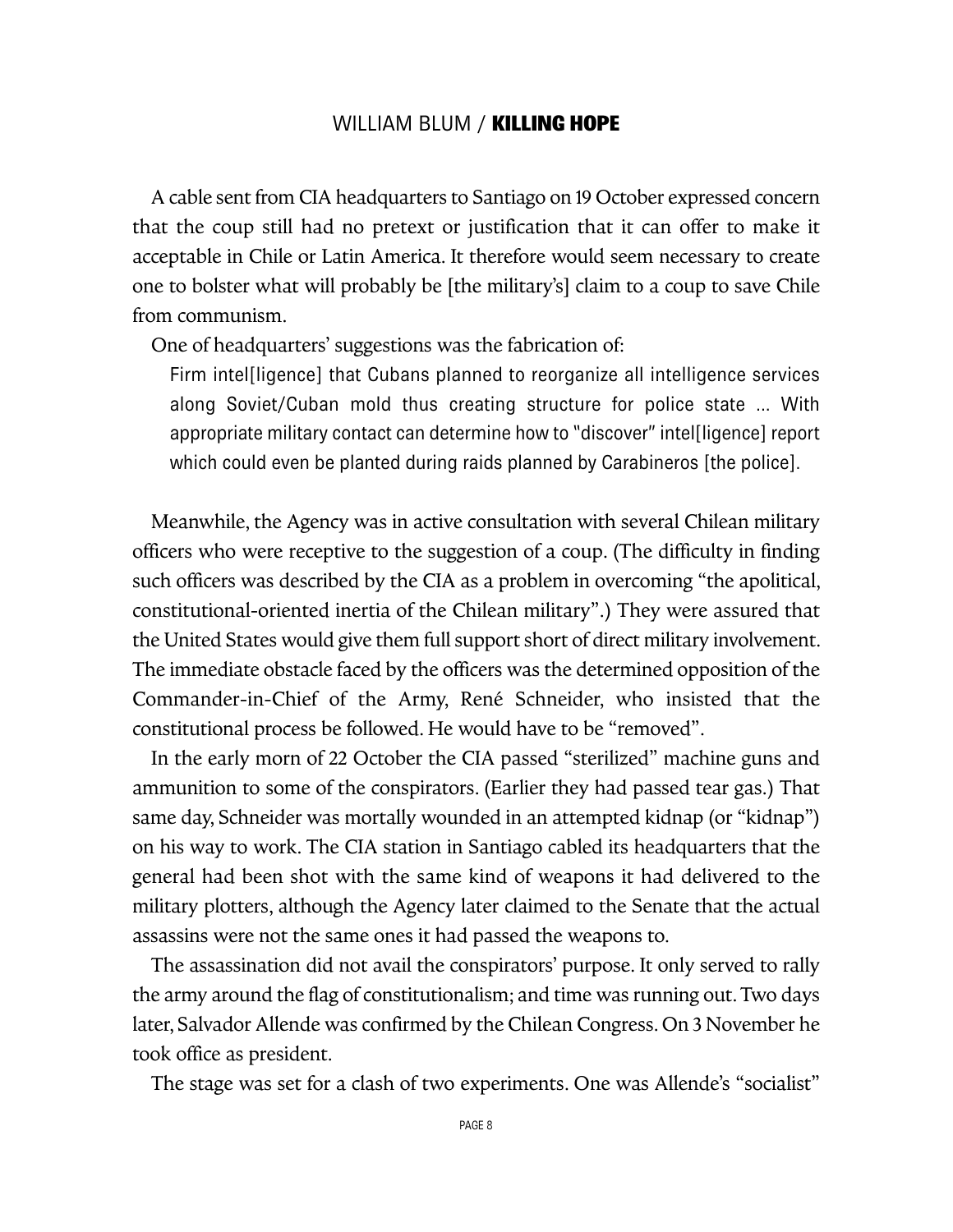experiment aimed at lifting Chile from the mire of underdevelopment and dependency and the poor from deprivation.The other was, as CIA Director William Colby later put it, a "prototype or laboratory experiment to test the techniques of heavy financial investment in an effort to discredit and bring down a government."

Although there were few individual features of this experiment which were unique for the CIA, in sum total it was perhaps the most multifarious intervention ever undertaken by the United States. In the process it brought a new word into the language: destabilization.

"Not a nut or bolt [will] be allowed to reach Chile under Allende", warned then-American Ambassador Edward Korry before the confirmation. The Chilean economy, so extraordinarily dependent upon the United States, was the country's soft underbelly, easy to pound. Over the next three years, new US government assistance programs for Chile plummeted almost to the vanishing point; similarly with loans from the US Export-Import Bank and the Inter-American Development Bank, in which the United States held what amounted to a veto; and the World Bank made no new loans at all to Chile during 1971-73. US government financial assistance or guarantees to American private investment in Chile were cut back sharply and American businesses were given the word to tighten the economic noose.

What this boycott translated into were things like the many buses and taxis out of commission in Chile due to a lack of replacement parts; and similar difficulties in the copper, steel, electricity and petroleum industries.American suppliers refused to sell needed parts despite Chile's offer to pay cash in advance.

Multinational ITT, which didn't need to be told what to do, stated in a 1970 memorandum: "A more realistic hope among those who want to block Allende is that a swiftly-deteriorating economy will touch off a wave of violence leading to a military coup."

In the midst of the near disappearance of economic aid, and contrary to its warning, the United States increased its military assistance to Chile during 1972 and 1973 as well as training Chilean military personnel in the United States and Panama. The Allende government, caught between the devil and the deep blue sea, was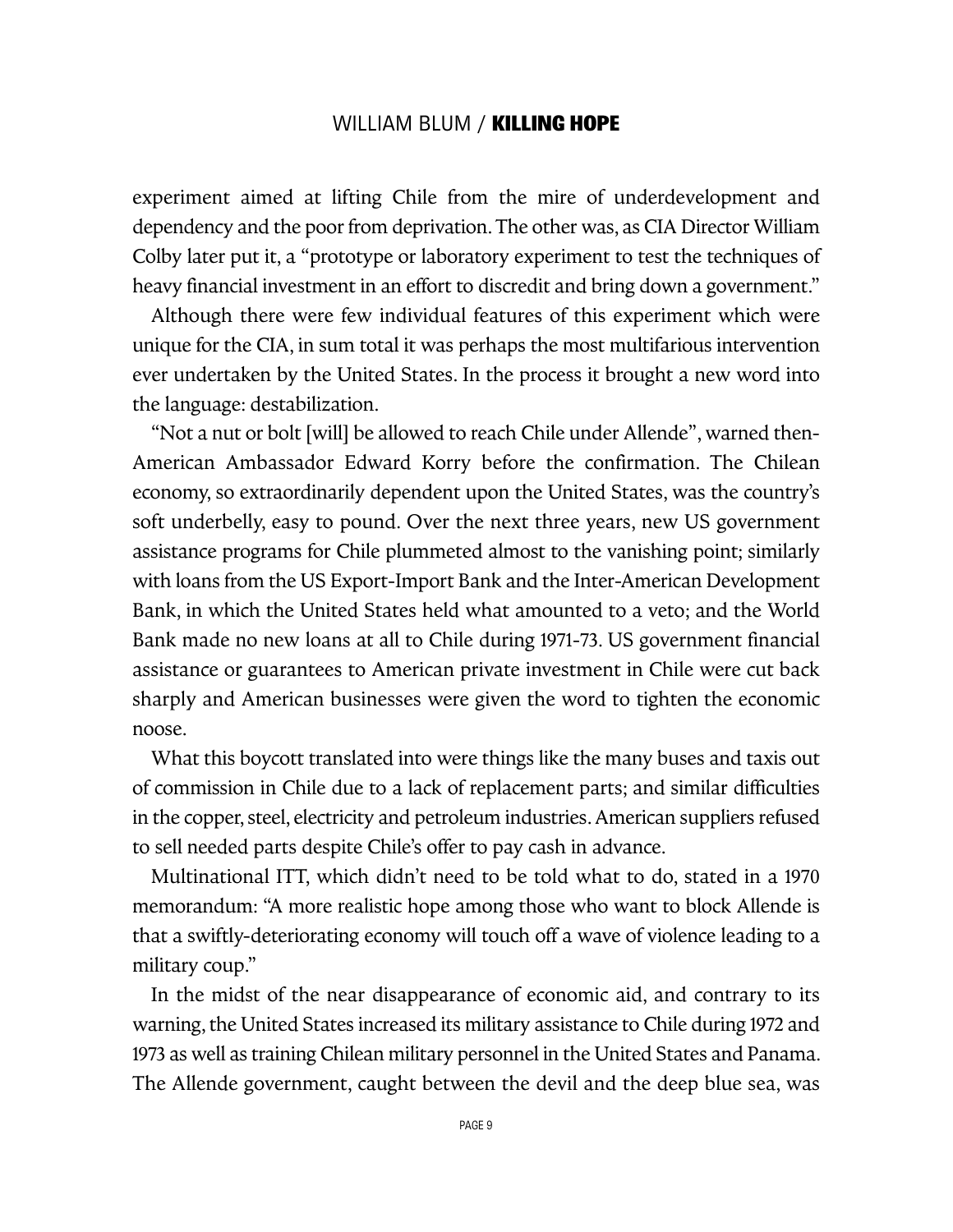reluctant to refuse this "assistance" for fear of antagonizing its military leaders.

Perhaps nothing produced more discontent in the population than the shortages, the little daily annoyances when one couldn't get a favorite food, or flour or cooking oil, or toilet paper, bed sheets or soap, or the one part needed to make the TV set or the car run; or,worst of all,when a nicotine addict couldn't get a cigarette. Some of the scarcity resulted from Chile being a society in transition: various changeovers to state ownership, experiments in workers' control, etc. But this was minor compared to the effect of the aid squeeze and the practices of the omnipresent American corporations. Equally telling were the extended strikes in Chile, which relied heavily on CIA financial support for their prolongation.

In October 1972, for example, an association of private truck owners instituted a work-stoppage aimed at disrupting the flow of food and other important commodities, including in their embargo even newspapers which supported the government (subtlety was not the order of the day in this ultra-polarized country). On the heels of this came store closures, countless petit-bourgeois doing their bit to turn the screws of public inconvenience – and when they were open, many held back on certain goods, like cigarettes, to sell them on the black market to those who could afford the higher prices. Then most private bus companies stopped running; on top of this, various professional and white-collar workers,largely unsympathetic to the government, walked out, with or without CIA help.

Much of this campaign was aimed at wearing down the patience of the public, convincing them that "socialism can't work in Chile". Yet there had been worse shortages for most of the people before the Allende government – shortages of food, housing, health care, and education, for example. At least half the population had suffered from malnutrition. Allende, who was a medical doctor, explained his free milk program by pointing out that "Today in Chile there are over 600,000 children mentally retarded because they were not adequately nourished during the first eight months of their lives, because they did not receive the necessary proteins."

Financial aid was not the CIA's only input into the strike scene. More than 100 members of Chilean professional associations and employers' guilds were graduates of the school run by the American Institute for Free Labor Development in Front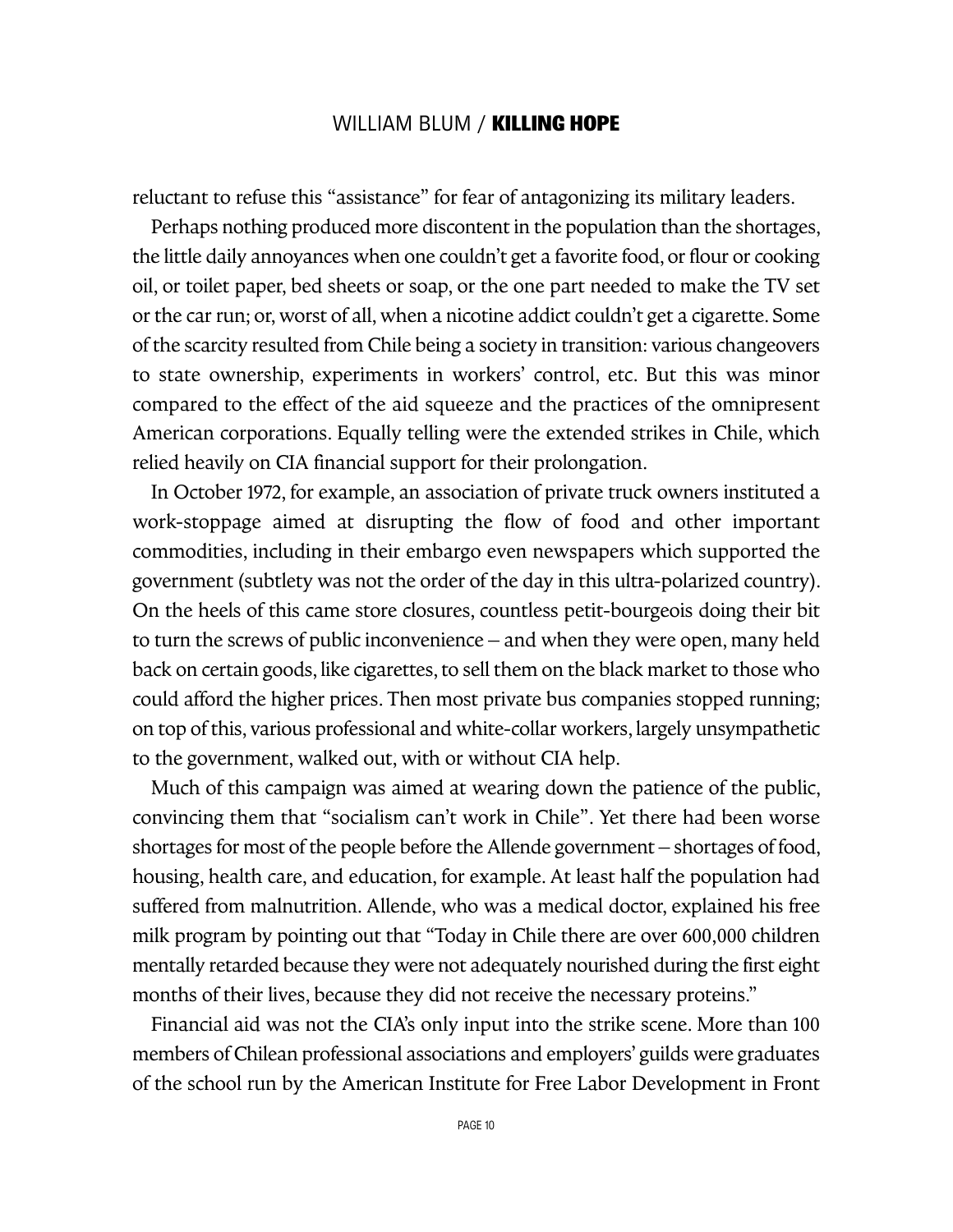Royal, Virginia – "The Little Anti-Red Schoolhouse". AIFLD, the CIA's principal Latin America labor organization, also assisted in the formation of a new professional association in May 1971: the Confederation of Chilean Professionals. The labor specialists of AIFLD had more than a decade's experience in the art of fomenting economic turmoil (or keeping workers quiescent when the occasion called for it).

CIA propaganda merchants had a field day with the disorder and the shortages, exacerbating both by instigating panic buying. All the techniques, the whole of the media saturation, the handy organizations created for each and every purpose, so efficiently employed in 1964 and 1970, were facilitated by the virtually unlimited license granted the press: headlines and stories which spread rumors about everything from nationalizations to bad meat and undrinkable water ... "Economic Chaos! Chile on Brink of Doom!" in the largest type one could ever expect to see in a newspaper ... raising the specter of civil war, when not actually calling for it, literally ... alarmist stories which anywhere else in the world would have been branded seditious ...the worst of London's daily tabloids or the National Enquirer of the United States appear as staid as a journal of dentistry by comparison.

In response, on a few occasions, the government briefly closed down a newspaper or magazine, on the left as well as on the right, for endangering security.

The Agency's routine support of the political opposition was extended to include the extreme rightist organization Patria y Libertad,which the CIA reportedly helped to form, and whose members it trained in guerrilla warfare and bombing techniques at schools in Bolivia and Los Fresnos, Texas. Patria y Libertad marched in rallies in full riot gear, engaged repeatedly in acts of violence and provocation, and its publications openly called for a military coup.

The CIA was engaged in courting the military for the same end. Providing military equipment meant the normal presence of US advisers and the opportunity for Americans to work closely with the Chileans. Since 1969, the Agency had been establishing "intelligence assets" in all three branches of the Chilean armed services, and included "command-level officers, field- and company-grade officers, retired general staff officers and enlisted men." Employing its usual blend of real and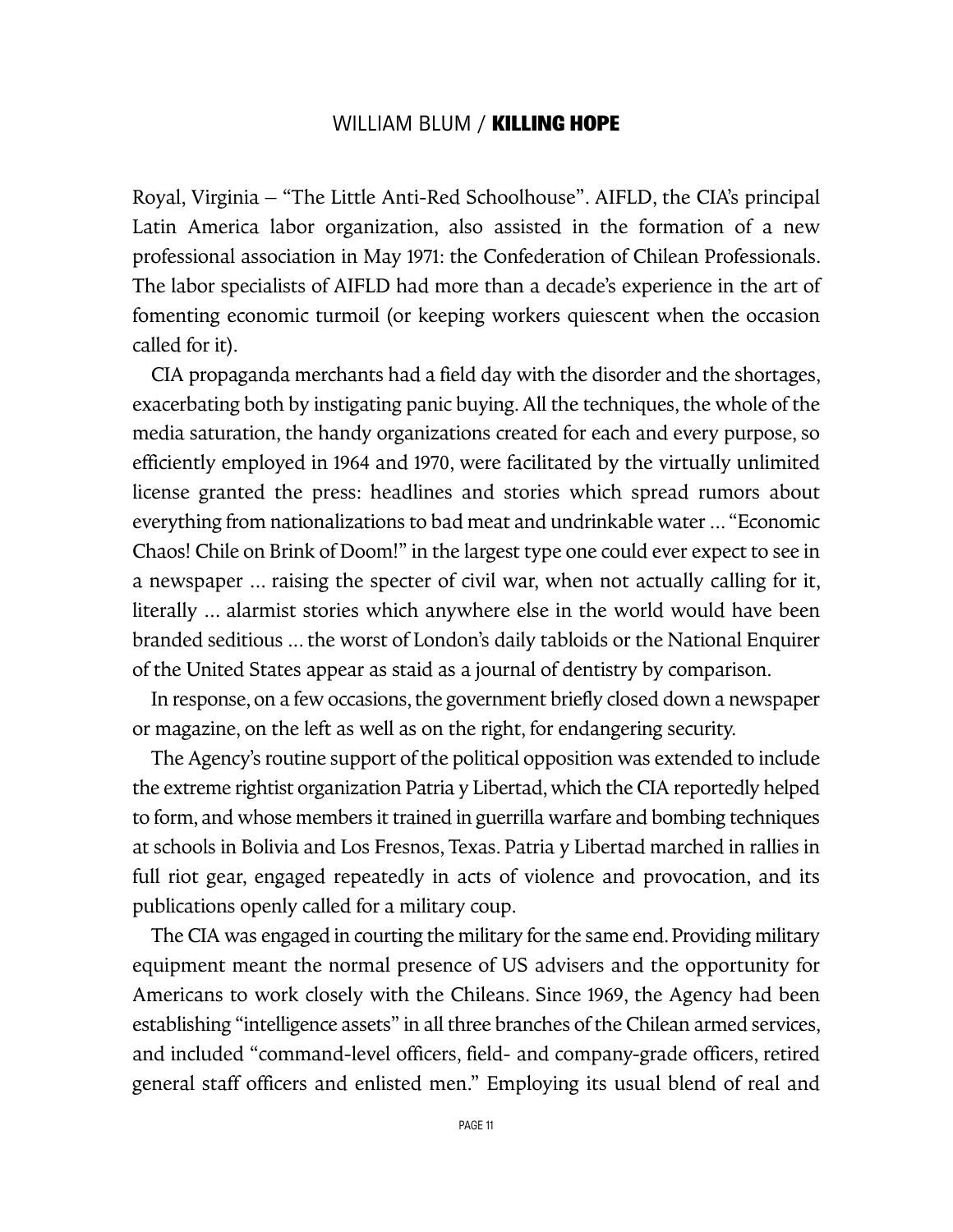fabricated information, along with forged documents, the CIA endeavored to keep the officers "on the alert". One approach was to convince them that, with Allende's approval, the police investigations unit was acting in concert with Cuban intelligence to gather information prejudicial to the army high command.

Newspapers in Santiago supported by the CIA, particularly El Mercurio, often concentrated on influencing the military.They alleged communist plots to disband or destroy the armed services, Soviet plans to establish a submarine base in Chile, North Korea setting up a training base, and so forth. The papers stirred up hatred against the government in the ranks, and in some cases entire columns were published which were calculated to change the opinion of a single officer, in one case an officer's wife.

The Agency also subsidized a number of books and other kinds of publications in Chile.One was a short-lived anti-government newsletter directed at the military. Later the CIA made use of a weekly humor and political magazine, SEPA, aimed at the same audience. The cover of the 20 March 1973 issue featured the headline: "Robert Moss.An English Recipe for Chile – Military Control." Moss was identified by the magazine as a British sociologist. A more relevant description would have been that he was a "news" specialist associated with known CIA media fronts. One of these, Forum World Features of London (see Western Europe chapter), published Moss's book, Chile's Marxist Experiment, in 1973, which was widely circulated by the junta to justify its coup.

Moss was associated with a CIA-funded think-tank in Santiago which went by the supremely innocuous name of the Institute of General Studies. The IGS, amongst other activities, conducted seminars for Chilean military officers in which it was explained, in technical, apolitical terms, why Allende was a disaster for the economy and why a laissez-faire system offered a solution to Chile's ills. There is no way of measuring to what extent such lectures influenced future actions of the military, although after the coup the junta did appoint several IGS people to top government posts.

The CIA's Santiago station was meanwhile collecting the operational intelligence necessary in the event of a coup: "arrest lists, key civilian installations and personnel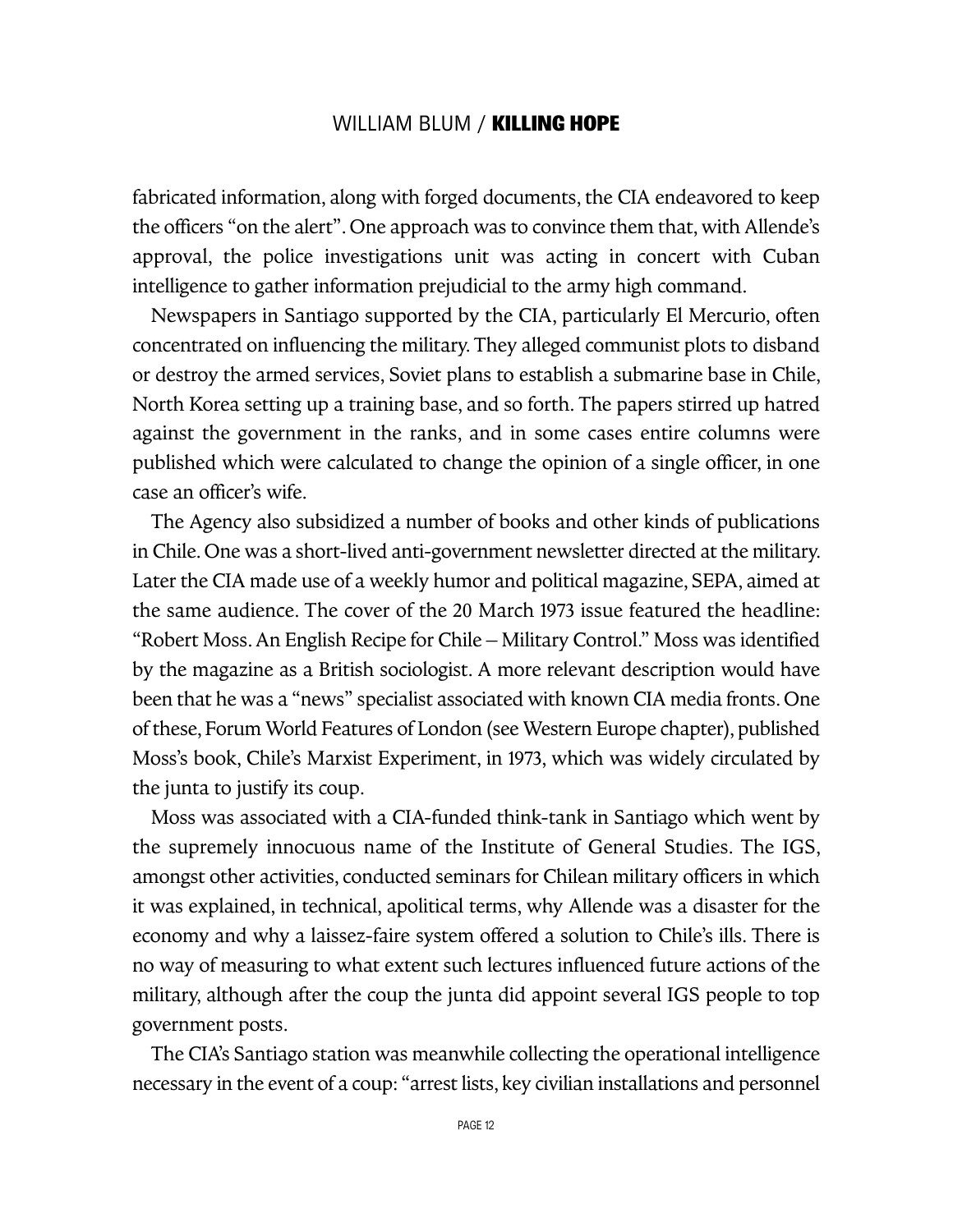that needed protection, key government installations which need to be taken over, and government contingency plans which would be used in case of a military uprising." The CIA later asserted that this information was never passed to the Chilean military, a claim that does not give one the feeling of having been united with the probable. It should be noted in this context that in the days immediately following the coup the Chilean military went directly to the residences of many Americans and other foreigners living in Santiago who had been sympathetic to the Allende government.

The government contingency plans were presumably obtained by the Agency through its infiltration of the various parties which made up Allende's Unidad Popular (UP) coalition.CIA agents in the upper echelons of Allende's own Socialist Party were "paid to make mistakes in their jobs".In Washington, burglary was the Agency's tactic of choice for obtaining documents. Papers were taken from the homes of several employees of the Chilean Embassy; and the embassy itself, which had been bugged for some time, was burgled in May 1972 by some of the same men who the next month staged the Watergate break-in.

In March 1973, the UP won about 44 percent of the vote in congressional elections, compared to some 36 percent in 1970. It was said to be the largest increase an incumbent party had ever received in Chile after being in power more than two years. The opposition parties had publicly expressed their optimism about capturing two-thirds of the congressional seats and thus being able to impeach Allende. Now they faced three more years under him, with the prospect of being unable, despite their best and most underhanded efforts, to prevent his popularity from increasing even further.

During the spring and summer the destabilization process escalated. There was a whole series of demonstrations and strikes, with an even longer one by the truckers. Time magazine reported: "While most of the country survived on short rations, the truckers seemed unusually well equipped for a lengthy holdout." A reporter asked a group of truckers who were camping and dining on "a lavish communal meal of steak, vegetables, wine and empanadas" where the money for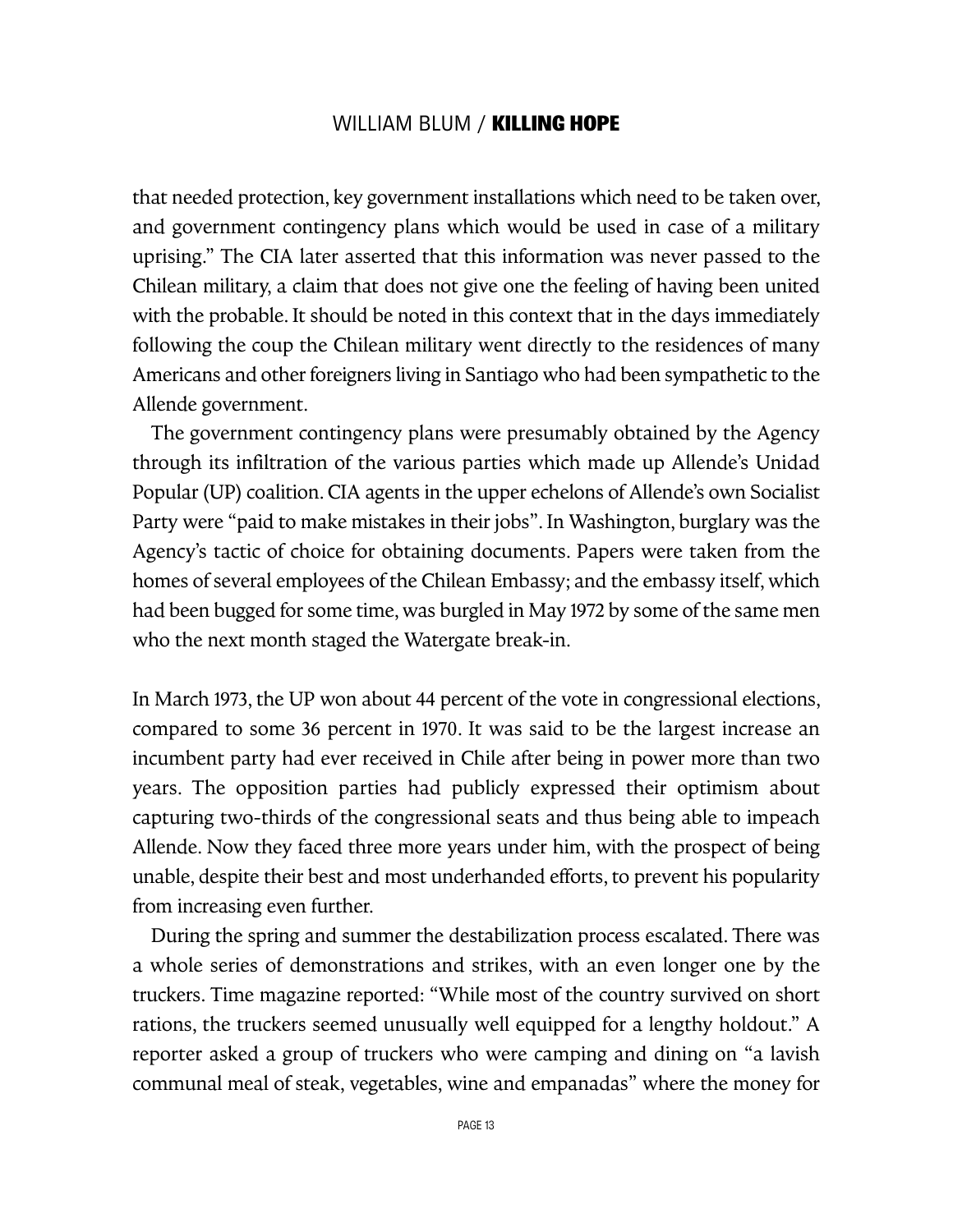it came from. "From the CIA," they answered laughingly.

There was as well daily sabotage and violence, including assassination. In June, an abortive attack upon the Presidential Palace was carried out by the military and Patria y Libertad.

In September the military prevailed. "It is clear," said the Senate investigating committee, "the CIA received intelligence reports on the coup planning of the group which carried out the successful September 11 coup throughout the months of July, August, and September 1973."

The American role on that fateful day was one of substance and shadow. The coup began in the Pacific coast port of Valparaiso with the dispatch of Chilean naval troops to Santiago, while US Navy ships were present offshore, ostensibly to participate in joint maneuvers with the Chilean Navy. The American ships stayed outside of Chilean waters, but remained on the alert. A US WB-575 plane – an airborne communications control system – piloted by US Air Force officers, cruised in the Chilean sky. At the same time, 32 American observation and fighter planes were landing at the US air base in Mendoza, Argentina, not far from the Chilean border.

In Valparaiso, while US military officers were meeting with their Chilean counterparts, a young American, Charles Horman, who lived in Santiago and was stranded near Valparaiso by the coup, happened to engage in conversation with several Americans, civilian and military.A retired naval engineer told him: "We came down to do a job and it's done." One or two American military men also gave away clues they shouldn't have. A few days later, Horman was arrested in his Santiago residence. They knew where to find him. He was never seen again.

Thus it was that they closed the country to the outside world for a week, while the tanks rolled and the soldiers broke down doors;the stadiums rang with the sounds of execution and the bodies piled up along the streets and floated in the river; the torture centers opened for business; the subversive books were thrown to the bonfires; soldiers slit the trouser legs of women, shouting that "In Chile women wear dresses!"; the poor returned to their natural state; and the men of the world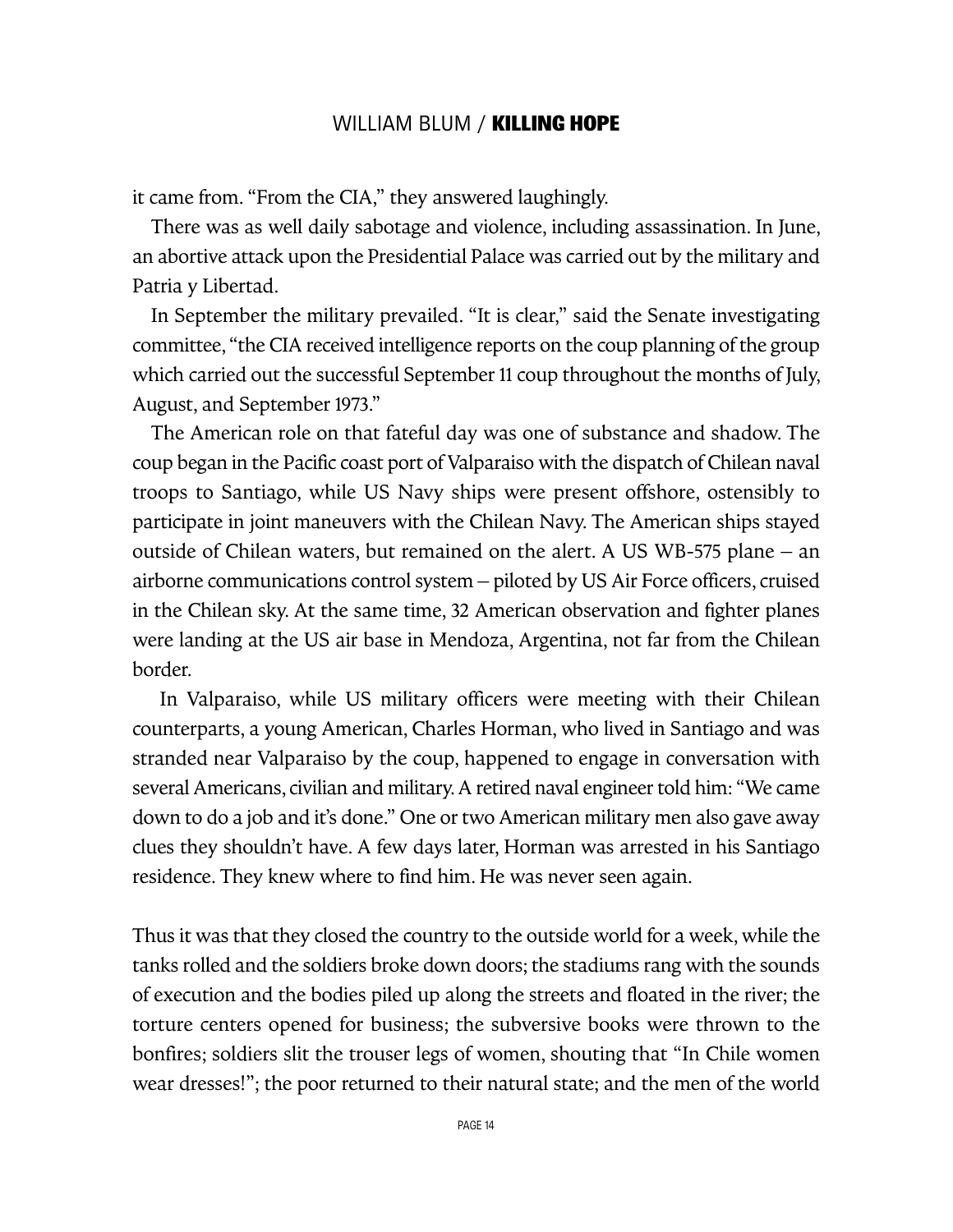in Washington and in the halls of international finance opened up their checkbooks.

One year later, President Gerald Ford was moved to declare that what the United States had done in Chile was "in the best interest of the people in Chile and certainly in our own best interest." The remark could have been punctuated with a pinch of snuff.

What the United States had done in Chile, thought Gerald Ford, or so he said, "was to help and assist the preservation of opposition newspapers and electronic media and to preserve opposition political parties." The reporters present were kind, or obsequious, enough not to ask Ford what he thought of the junta's Chile where all opposition, of any kind, in any form, in any medium, was forbidden.

It was of course de rigueur for some other officials and congressmen to assert that what the United States had really done in Chile was repel the Soviet threat to the Western hemisphere. But Soviet behavior toward the Allende government simply did not tally with any such hypothesis; the language of US intelligence reports confirms that: "Soviet overtures to Allende ... characterized by caution and restraint"; "Soviet desire to avoid" another Cuba-type commitment; Russians "advising Allende to put his relations with the United States in order ...to ease the strain between the two countries."

A CIA study of 7 September 1970, three days after Allende's electoral victory, concluded:

1. The U.S. has no vital national interests within Chile. There would, however, be tangible economic losses.

2. The world military balance of power would not be significantly altered by an Allende government.

3. An Allende victory would, however, create considerable political and psychological costs:

a. Hemispheric cohesion would be threatened by the challenge that an Allende government would pose to the OAS [Organization of American States], and by the reactions that it would create in other countries. ...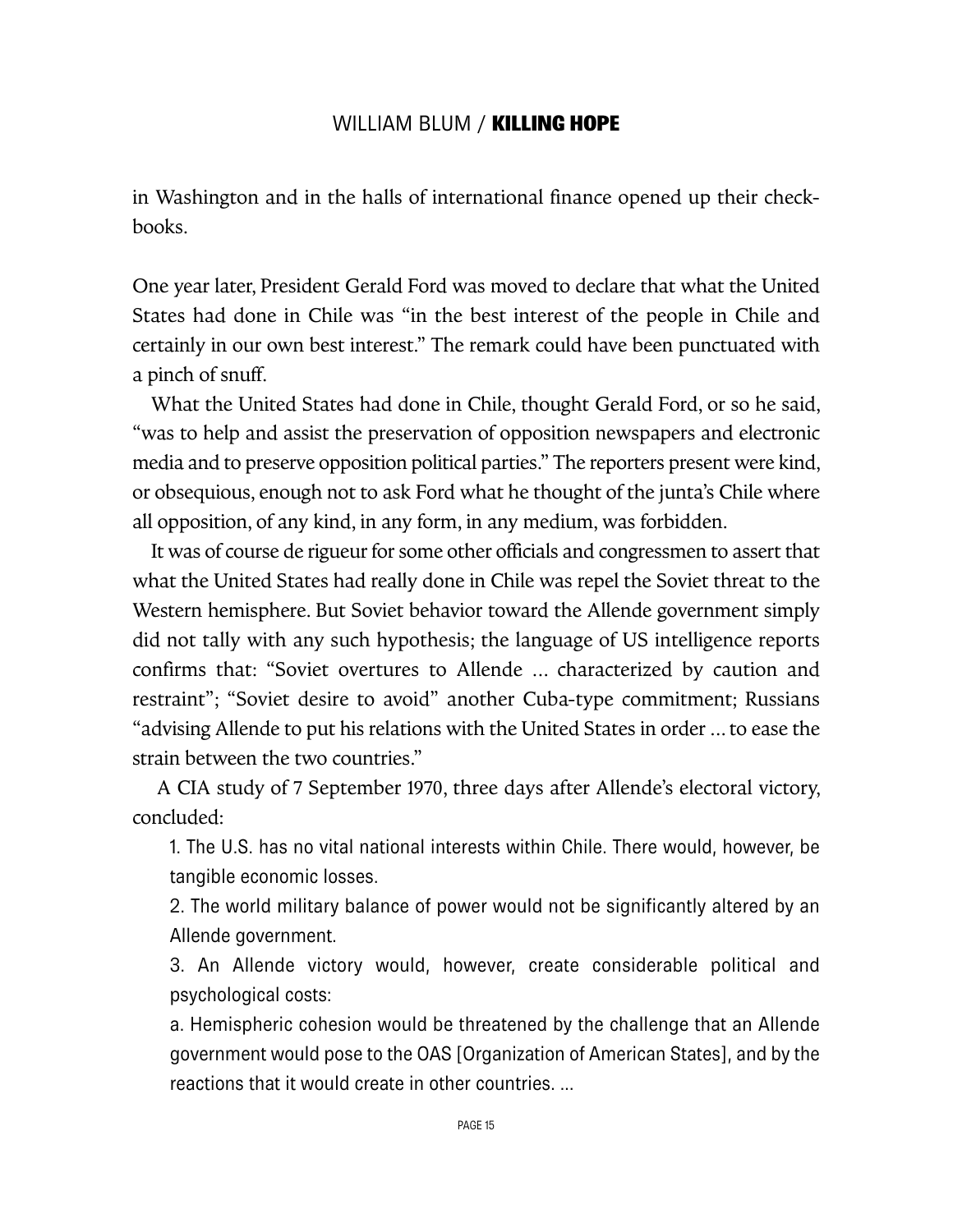b. An Allende victory would represent a definite psychological set-back to the U.S and a definite psychological advantage for the Marxist idea.

The "tangible economic losses" likely referred to the expected nationalization of US copper-mining companies. This in fact occurred, with no compensation paid to the companies by the Unidad Popular,which calculated that due to "excess profits" over many years the companies actually owed Chile money.

"The reactions that it would create in other countries" ... What can this mean but that the people of other countries might be inspired to consider their own socialist solution to the economic and social problems that beset them? Allende's Chile might thus turn out to be that specter that haunted the corridors of official Washington: a successful example of an alternative to the capitalist model.

Washington knows no heresy in the Third World but genuine independence. In the case of Salvador Allende independence came clothed in an especially provocative costume – a Marxist constitutionally elected who continued to honor the constitution. This would not do. It shook the very foundation stones upon which the anti-communist tower is built: the doctrine, painstakingly cultivated for decades, that "communists" can take power only through force and deception, that they can retain that power only through terrorizing and brainwashing the population. There could be only one thing worse than a Marxist in power – an elected Marxist in power.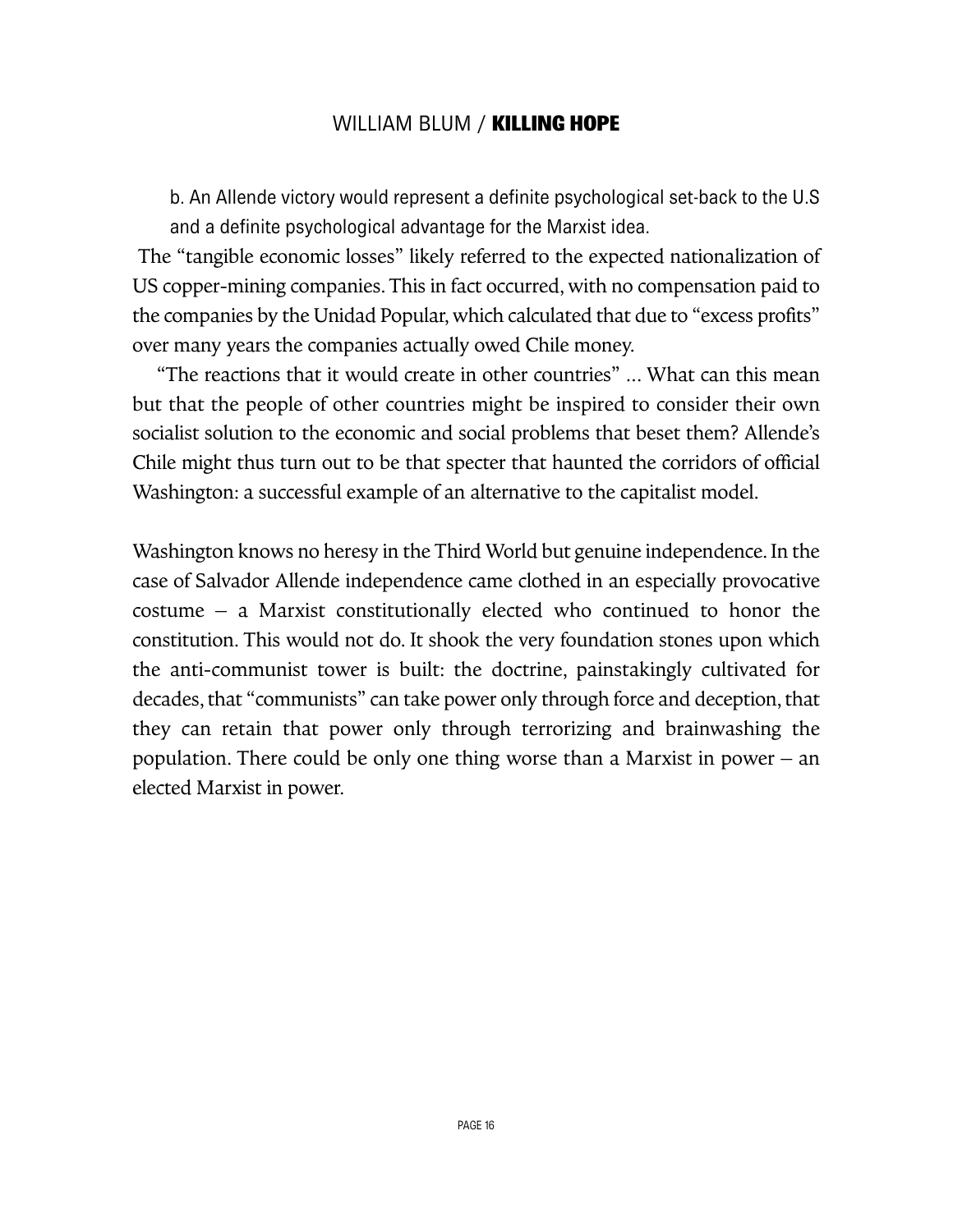# **What the experts say about KILLING HOPE**

"Far and away the best book on the topic." **– Noam Chomsky**

> "I enjoyed it immensely." **– Gore Vidal**

"I bought several more copies to circulate to friends with the hope of shedding new light and understanding on their political outlooks." **– Oliver Stone**

"A very valuable book. The research and organization are extremely impressive." – **A. J. Langguth, author, former New York Times Bureau Chief**

"A very useful piece of work, daunting in scope, important." **– Thomas Powers, author, Pulitzer Prize-winning journalist**

"Each chapter I read made me more and more angry." – **Dr. Helen Caldicott, international leader of the anti-nuclear and environmental movements**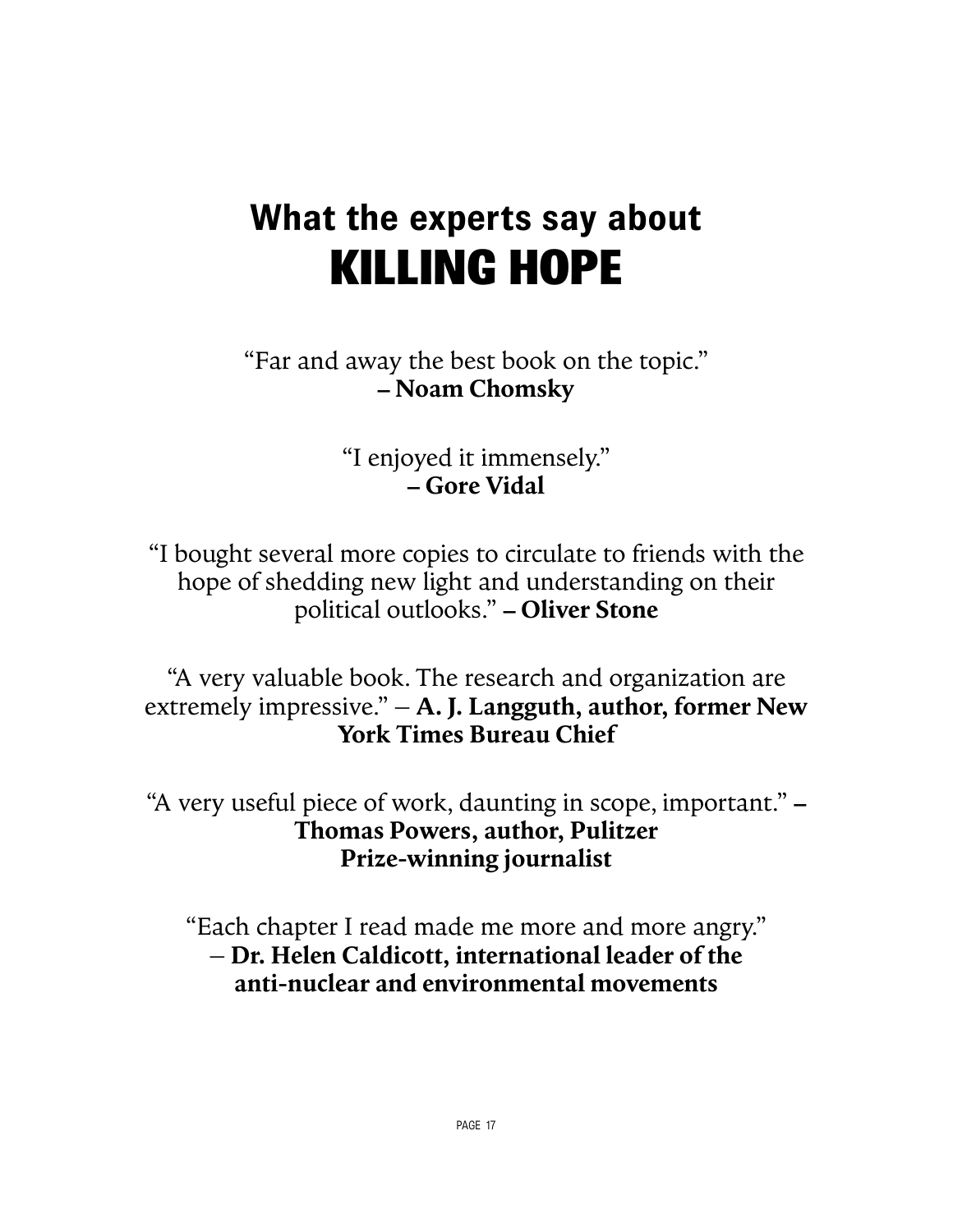

# **Get a signed copy of KILLING HOPE**

For a copy signed to you personally, and shipped immediately, send check to:

# **William Blum, 5100 Connecticut Ave., NW, #707, Washington, DC 20008-2064**

Please specify to whom each book should be inscribed and include your phone number and/or email address in case a question arises.

The prices are shown below and are in U.S. dollars (check or cash) or euros (cash). All foreign checks or international money orders must be payable in US dollars. If the foreign purchase is more than \$50, please break the payment up into more than one check, each less than \$50.

Price for the paperback, including postage:

- United States: book rate (about a week) \$23,
- United States: priority rate (2-3 days) \$25
- Canada: airmail (about a week) \$26
- Canada: priority mail (3-4 days) \$28
- Western Europe: priority mail (4-7 days) \$30 or 25 euros cash
- Italy: (no priority rate): airmail (more than a week) \$32 or 30 euros cash
- Australia/New Zealand/Japan: priority mail (5-8 days) \$30

Other countries: request price, specifying airmail or priority.